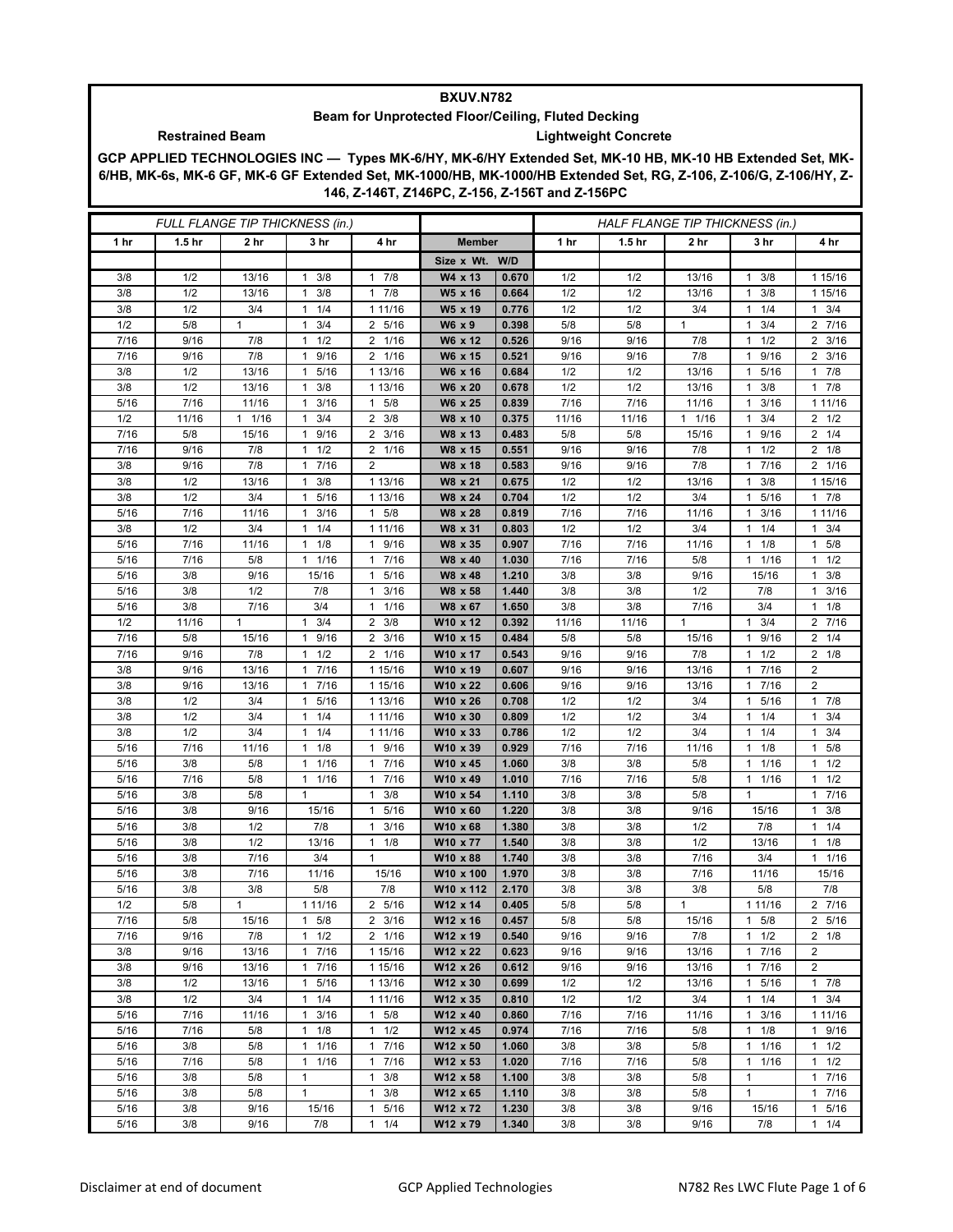| FULL FLANGE TIP THICKNESS (in.) |                   |                 |                              |                                            | HALF FLANGE TIP THICKNESS (in.) |                |            |                   |                 |                              |                      |
|---------------------------------|-------------------|-----------------|------------------------------|--------------------------------------------|---------------------------------|----------------|------------|-------------------|-----------------|------------------------------|----------------------|
| 1 <sub>hr</sub>                 | 1.5 <sub>hr</sub> | 2 <sub>hr</sub> | 3 <sub>hr</sub>              | 4 hr                                       | <b>Member</b>                   |                | 1 hr       | 1.5 <sub>hr</sub> | 2 <sub>hr</sub> | 3 hr                         | 4 hr                 |
|                                 |                   |                 |                              |                                            | Size x Wt. W/D                  |                |            |                   |                 |                              |                      |
| 5/16                            | 3/8               | 1/2             | 7/8                          | 1/8<br>$\mathbf{1}$                        | W12 x 87                        | 1.470          | 3/8        | 3/8               | 1/2             | 7/8                          | 3/16<br>$\mathbf{1}$ |
| 5/16                            | 3/8               | 1/2             | 13/16                        | 1/16<br>$\mathbf{1}$                       | W12 x 96                        | 1.610          | 3/8        | 3/8               | 1/2             | 13/16                        | $1 \t1/8$            |
| 5/16                            | 3/8               | 7/16            | 3/4                          | $\mathbf{1}$                               | W12 x 106                       | 1.770          | 3/8        | 3/8               | 7/16            | 3/4                          | 11/16                |
| 5/16                            | 3/8               | 7/16            | 11/16                        | 15/16                                      | W12 x 120                       | 1.990          | 3/8        | 3/8               | 7/16            | 11/16                        | 15/16                |
| 5/16                            | 3/8               | 3/8             | 5/8                          | 7/8                                        | W12 x 136                       | 2.230          | 3/8        | 3/8               | 3/8             | 5/8                          | 7/8                  |
| 5/16                            | 3/8               | 3/8             | 9/16                         | 13/16                                      | W12 x 152                       | 2.450          | 3/8        | 3/8               | 3/8             | 9/16                         | 13/16                |
| 5/16                            | 3/8               | 3/8             | 9/16                         | 3/4                                        | W12 x 170                       | 2.720          | 3/8        | 3/8               | 3/8             | 9/16                         | 3/4                  |
| 5/16                            | 3/8<br>3/8        | 3/8<br>3/8      | 1/2<br>7/16                  | 11/16                                      | W12 x 190<br>W12 x 210          | 3.000<br>3.270 | 3/8<br>3/8 | 3/8               | 3/8             | 1/2<br>7/16                  | 11/16<br>5/8         |
| 5/16<br>5/16                    | 3/8               | 3/8             | 7/16                         | 5/8<br>9/16                                | W12 x 230                       | 3.550          | 3/8        | 3/8<br>3/8        | 3/8<br>3/8      | 7/16                         | 5/8                  |
| 5/16                            | 3/8               | 3/8             | 7/16                         | 9/16                                       | W12 x 252                       | 3.840          | 3/8        | 3/8               | 3/8             | 7/16                         | 9/16                 |
| 5/16                            | 3/8               | 3/8             | 3/8                          | 1/2                                        | W12 x 279                       | 4.190          | 3/8        | 3/8               | 3/8             | 3/8                          | 1/2                  |
| 5/16                            | 3/8               | 3/8             | 3/8                          | 1/2                                        | W12 x 305                       | 4.490          | 3/8        | 3/8               | 3/8             | 3/8                          | 1/2                  |
| 5/16                            | 3/8               | 3/8             | 3/8                          | 7/16                                       | W12 x 336                       | 4.850          | 3/8        | 3/8               | 3/8             | 3/8                          | 1/2                  |
| 7/16                            | 9/16              | 7/8             | 1/2<br>1                     | 2 1/16                                     | W14 x 22                        | 0.534          | 9/16       | 9/16              | 7/8             | 1/2<br>1                     | $2 \t1/8$            |
| 3/8                             | 9/16              | 13/16           | 3/8<br>1                     | 1 15/16                                    | W14 x 26                        | 0.628          | 9/16       | 9/16              | 13/16           | 3/8<br>1                     | $\overline{2}$       |
| 3/8                             | 1/2               | 13/16           | 3/8<br>$\mathbf{1}$          | 7/8<br>1                                   | W14 x 30                        | 0.644          | 1/2        | 1/2               | 13/16           | 3/8<br>1                     | 1 15/16              |
| 3/8                             | 1/2               | 3/4             | 1 5/16                       | 3/4<br>$\mathbf{1}$                        | W14 x 34                        | 0.725          | 1/2        | 1/2               | 3/4             | 5/16<br>$\mathbf{1}$         | 1 13/16              |
| 3/8                             | 1/2               | 3/4             | $1 \t1/4$                    | 1 11/16                                    | W14 x 38                        | 0.809          | 1/2        | 1/2               | 3/4             | 1/4<br>1.                    | $1 \t3/4$            |
| 5/16                            | 7/16              | 11/16           | 3/16<br>1                    | 5/8<br>$\mathbf{1}$                        | W14 x 43                        | 0.874          | 7/16       | 7/16              | 11/16           | 3/16<br>1                    | 1 5/8                |
| 5/16                            | 7/16              | 5/8             | $1 \t1/8$                    | 1/2<br>$\mathbf{1}$                        | W14 x 48                        | 0.970          | 7/16       | 7/16              | 5/8             | 1/8<br>1                     | 1 9/16               |
| 5/16                            | 3/8               | 5/8             | 1 1/16                       | 7/16<br>1                                  | W14 x 53                        | 1.060          | 3/8        | 3/8               | 5/8             | 1 1/16                       | $1 \t1/2$            |
| 5/16                            | 3/8               | 5/8             | 1                            | 3/8<br>$\mathbf{1}$                        | W14 x 61                        | 1.100          | 3/8        | 3/8               | 5/8             | 1                            | 7/16<br>$\mathbf{1}$ |
| 5/16                            | 3/8               | 9/16            | 15/16                        | 5/16<br>$\mathbf{1}$                       | $W14 \times 68$                 | 1.220          | 3/8        | 3/8               | 9/16            | 15/16                        | $1 \t3/8$            |
| 5/16                            | 3/8               | 9/16            | 15/16                        | 1/4<br>1                                   | W14 x 74                        | 1.320          | 3/8        | 3/8               | 9/16            | 15/16                        | $1 \t1/4$            |
| 5/16<br>5/16                    | 3/8<br>3/8        | 1/2<br>9/16     | 7/8<br>15/16                 | 1/8<br>1<br>1/4<br>$\mathbf{1}$            | W14 x 82<br>W14 x 90            | 1.450<br>1.310 | 3/8<br>3/8 | 3/8<br>3/8        | 1/2<br>9/16     | 7/8<br>15/16                 | 3/16<br>1<br>1 5/16  |
| 5/16                            | 3/8               | 1/2             | 7/8                          | 3/16<br>$\mathbf{1}$                       | W14 x 99                        | 1.430          | 3/8        | 3/8               | 1/2             | 7/8                          | $1 \t3/16$           |
| 5/16                            | 3/8               | 1/2             | 13/16                        | 1/8<br>$\mathbf{1}$                        | W14 x 109                       | 1.570          | 3/8        | 3/8               | 1/2             | 13/16                        | $1 \t1/8$            |
| 5/16                            | 3/8               | 7/16            | 3/4                          | $\mathbf{1}$                               | W14 x 120                       | 1.710          | 3/8        | 3/8               | 7/16            | 3/4                          | 11/16                |
| 5/16                            | 3/8               | 7/16            | 11/16                        | 15/16                                      | W14 x 132                       | 1.890          | 3/8        | 3/8               | 7/16            | 11/16                        | $\mathbf{1}$         |
| 5/16                            | 3/8               | 7/16            | 11/16                        | 15/16                                      | W14 x 145                       | 1.990          | 3/8        | 3/8               | 7/16            | 11/16                        | 15/16                |
| 5/16                            | 3/8               | 3/8             | 5/8                          | 7/8                                        | W14 x 159                       | 2.160          | 3/8        | 3/8               | 3/8             | 5/8                          | 7/8                  |
| 5/16                            | 3/8               | 3/8             | 5/8                          | 13/16                                      | W14 x 176                       | 2.380          | 3/8        | 3/8               | 3/8             | 5/8                          | 13/16                |
| $5/16$                          | 3/8               | 3/8             | 9/16                         | 3/4                                        | W14 x 193                       | 2.600          | 3/8        | 3/8               | 3/8             | 9/16                         | 3/4                  |
| 5/16                            | 3/8               | 3/8             | 1/2                          | 11/16                                      | W14 x 211                       | 2.810          | 3/8        | 3/8               | 3/8             | 1/2                          | 3/4                  |
| 5/16                            | 3/8               | $3/8\,$         | 1/2                          | 11/16                                      | W14 x 233                       | 3.080          | 3/8        | 3/8               | 3/8             | 1/2                          | 11/16                |
| 5/16                            | 3/8               | 3/8             | 7/16                         | 5/8                                        | W14 x 257                       | 3.360          | 3/8        | 3/8               | 3/8             | 7/16                         | 5/8                  |
| 5/16                            | 3/8               | 3/8             | 7/16                         | 9/16                                       | W14 x 283                       | 3.660          | 3/8        | 3/8               | 3/8             | 7/16                         | 9/16                 |
| 5/16                            | 3/8               | 3/8             | 3/8                          | 9/16                                       | W14 x 311                       | 3.980          | 3/8        | 3/8               | 3/8             | 3/8                          | 9/16                 |
| $5/16$<br>5/16                  | 3/8<br>3/8        | 3/8<br>3/8      | 3/8<br>3/8                   | 1/2<br>1/2                                 | W14 x 342<br>W14 x 370          | 4.320<br>4.630 | 3/8<br>3/8 | 3/8<br>3/8        | 3/8<br>3/8      | 3/8<br>3/8                   | 1/2<br>1/2           |
| 5/16                            | 3/8               | 3/8             | 3/8                          | 7/16                                       | W14 x 398                       | 4.930          | 3/8        | 3/8               | 3/8             | 3/8                          | 7/16                 |
| 5/16                            | 3/8               | 3/8             | 3/8                          | 7/16                                       | W14 x 426                       | 5.210          | 3/8        | 3/8               | 3/8             | 3/8                          | 7/16                 |
| 5/16                            | 3/8               | 3/8             | 3/8                          | 7/16                                       | W14 x 455                       | 5.530          | 3/8        | 3/8               | 3/8             | 3/8                          | 7/16                 |
| 5/16                            | 3/8               | 3/8             | 3/8                          | 3/8                                        | W14 x 500                       | 5.950          | 3/8        | 3/8               | 3/8             | 3/8                          | 3/8                  |
| 5/16                            | 3/8               | 3/8             | 3/8                          | 3/8                                        | W14 x 550                       | 6.430          | 3/8        | 3/8               | 3/8             | 3/8                          | 3/8                  |
| 5/16                            | 3/8               | 3/8             | 3/8                          | 3/8                                        | W14 x 605                       | 6.960          | 3/8        | 3/8               | 3/8             | 3/8                          | 3/8                  |
| 5/16                            | 3/8               | 3/8             | 3/8                          | 3/8                                        | W14 x 665                       | 7.490          | 3/8        | 3/8               | 3/8             | 3/8                          | 3/8                  |
| 5/16                            | 3/8               | 3/8             | 3/8                          | 3/8                                        | W14 x 730                       | 8.080          | 3/8        | 3/8               | 3/8             | 3/8                          | 3/8                  |
| 7/16                            | 9/16              | 7/8             | 1/2<br>1                     | $\overline{2}$                             | W16 x 26                        | 0.558          | 9/16       | 9/16              | 7/8             | 1/2<br>1                     | $2 \t1/8$            |
| 3/8                             | 1/2               | 13/16           | 3/8<br>$\mathbf{1}$          | $\mathbf{1}$<br>7/8                        | W16 x 31                        | 0.661          | 1/2        | 1/2               | 13/16           | 3/8<br>$\mathbf{1}$          | 1 15/16              |
| 3/8                             | 1/2               | 3/4             | 1 5/16                       | 1 13/16                                    | W16 x 36                        | 0.702          | 1/2        | 1/2               | 3/4             | 1 5/16                       | 17/8                 |
| 3/8                             | 1/2               | 3/4             | 1/4<br>$\mathbf{1}$          | 1 11/16                                    | W16 x 40                        | 0.780          | 1/2        | 1/2               | 3/4             | 1/4<br>1                     | $1 \t3/4$            |
| 5/16                            | 7/16              | 11/16           | 3/16<br>1                    | $\mathbf{1}$<br>5/8                        | W16 x 45                        | 0.870          | 7/16       | 7/16              | 11/16           | 3/16<br>1                    | 1 1 1 / 16           |
| 5/16                            | 7/16              | 5/8             | $1 \t1/8$                    | 1/2<br>$\mathbf{1}$                        | W16 x 50                        | 0.962          | 7/16       | 7/16              | 5/8             | 1<br>1/8                     | 1 9/16               |
| 5/16                            | 3/8               | 5/8             | $\mathbf{1}$<br>$\mathbf{1}$ | 3/8<br>1                                   | W16 x 57                        | 1.090          | 3/8        | 3/8               | 5/8             | $\mathbf{1}$<br>$\mathbf{1}$ | 17/16                |
| 5/16<br>5/16                    | 3/8<br>3/8        | 5/8<br>9/16     | 15/16                        | $\mathbf{1}$<br>3/8<br>1/4<br>$\mathbf{1}$ | W16 x 67<br>W16 x 77            | 1.090<br>1.250 | 3/8<br>3/8 | 3/8<br>3/8        | 5/8<br>9/16     |                              | 17/16<br>1 5/16      |
| 5/16                            | 3/8               | 1/2             | 7/8                          | 3/16<br>1                                  | W16 x 89                        | 1.430          | 3/8        | 3/8               | 1/2             | 15/16<br>7/8                 | $1 \t3/16$           |
| 5/16                            | 3/8               | 1/2             | 13/16                        | 1/16<br>$\mathbf{1}$                       | W16 x 100                       | 1.590          | 3/8        | 3/8               | 1/2             | 13/16                        | $1 \t1/8$            |
| 3/8                             | 1/2               | 13/16           | 3/8<br>1                     | $\mathbf{1}$<br>7/8                        | W18 x 35                        | 0.672          | 1/2        | 1/2               | 13/16           | 3/8<br>1                     | 1 15/16              |
| 3/8                             | 1/2               | 3/4             | 1/4<br>$\mathbf{1}$          | 1 1 1/16                                   | W18 x 40                        | 0.768          | 1/2        | 1/2               | 3/4             | 1/4<br>1                     | 1 13/16              |
| 5/16                            | 7/16              | 11/16           | 3/16<br>$\mathbf{1}$         | 9/16<br>$\mathbf{1}$                       | W18 x 46                        | 0.876          | 7/16       | 7/16              | 11/16           | 3/16<br>1                    | 1 5/8                |
|                                 |                   |                 |                              |                                            |                                 |                |            |                   |                 |                              |                      |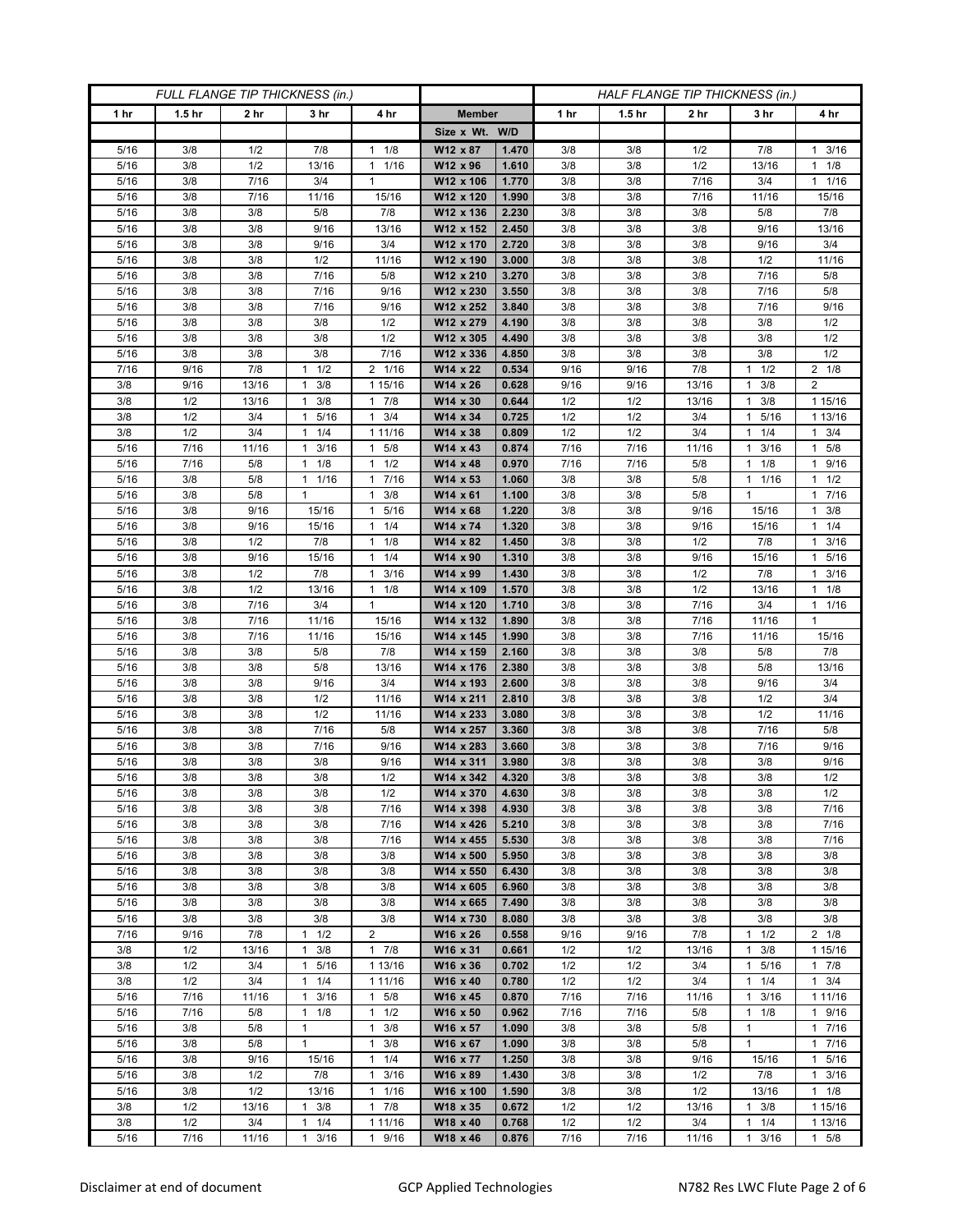| FULL FLANGE TIP THICKNESS (in.) |                   |                 |                      |                                             | HALF FLANGE TIP THICKNESS (in.) |                |             |                   |             |                       |                                |
|---------------------------------|-------------------|-----------------|----------------------|---------------------------------------------|---------------------------------|----------------|-------------|-------------------|-------------|-----------------------|--------------------------------|
| 1 hr                            | 1.5 <sub>hr</sub> | 2 <sub>hr</sub> | 3 <sub>hr</sub>      | 4 hr                                        | <b>Member</b>                   |                | 1 hr        | 1.5 <sub>hr</sub> | 2 hr        | 3 hr                  | 4 hr                           |
|                                 |                   |                 |                      |                                             | Size x Wt. W/D                  |                |             |                   |             |                       |                                |
| 5/16                            | 7/16              | 11/16           | 3/16<br>1            | 9/16<br>1                                   | W18 x 50                        | 0.880          | 7/16        | 7/16              | 11/16       | 3/16<br>1             | 1 5/8                          |
| 5/16                            | 7/16              | 5/8             | $1 \t1/8$            | 1/2<br>$\mathbf{1}$                         | W18 x 55                        | 0.963          | 7/16        | 7/16              | 5/8         | 1/8<br>$\mathbf{1}$   | 1 9/16                         |
| 5/16                            | 7/16              | 5/8             | 1 1/16               | 7/16<br>1                                   | W18 x 60                        | 1.040          | 7/16        | 7/16              | 5/8         | 11/16                 | $1 \t1/2$                      |
| 5/16                            | 3/8               | 5/8             | 1                    | 3/8<br>1                                    | W18 x 65                        | 1.130          | 3/8         | 3/8               | 5/8         | 1                     | 1 7/16                         |
| 5/16                            | 3/8               | 9/16            | 15/16                | 5/16<br>1                                   | W18 x 71                        | 1.220          | 3/8         | 3/8               | 9/16        | 15/16                 | 3/8<br>1                       |
| 5/16<br>$5/16$                  | 3/8<br>3/8        | 5/8             | 1<br>15/16           | 1<br>3/8<br>1/4<br>1                        | W18 x 76                        | 1.130<br>1.270 | 3/8<br>3/8  | 3/8<br>3/8        | 5/8<br>9/16 | $\mathbf{1}$<br>15/16 | 1 7/16<br>1 5/16               |
| 5/16                            | 3/8               | 9/16<br>1/2     | 7/8                  | 3/16<br>1                                   | W18 x 86<br>W18 x 97            | 1.420          | 3/8         | 3/8               | 1/2         | 7/8                   | 3/16<br>1                      |
| 5/16                            | 3/8               | 1/2             | 13/16                | $\mathbf{1}$<br>1/8                         | W18 x 106                       | 1.550          | 3/8         | 3/8               | 1/2         | 13/16                 | $1 \t1/8$                      |
| 5/16                            | 3/8               | 7/16            | 3/4                  | $\mathbf{1}$                                | W18 x 119                       | 1.720          | 3/8         | 3/8               | 7/16        | 3/4                   | 11/16                          |
| 3/8                             | 1/2               | 3/4             | 5/16<br>$\mathbf{1}$ | $\mathbf{1}$<br>3/4                         | W21 x 44                        | 0.746          | 1/2         | 1/2               | 3/4         | 1 5/16                | 1 13/16                        |
| 5/16                            | 7/16              | 11/16           | 3/16<br>1            | 5/8<br>1                                    | W21 x 50                        | 0.838          | 7/16        | 7/16              | 11/16       | 3/16<br>1             | 1 11/16                        |
| 5/16                            | 7/16              | 11/16           | 1/8<br>$\mathbf{1}$  | 1/2<br>$\mathbf{1}$                         | W21 x 57                        | 0.952          | 7/16        | 7/16              | 11/16       | 1/8<br>1              | 1 9/16                         |
| 5/16                            | 7/16              | 11/16           | 1/8<br>$\mathbf{1}$  | 1/2<br>$\mathbf{1}$                         | W21 x 62                        | 0.952          | 7/16        | 7/16              | 11/16       | 1/8<br>$\mathbf{1}$   | 9/16<br>1                      |
| 5/16                            | 7/16              | 5/8             | $\mathbf{1}$<br>1/16 | 7/16<br>1                                   | W21 x 68                        | 1.040          | 7/16        | 7/16              | 5/8         | 1/16<br>1             | $1 \t1/2$                      |
| 5/16                            | 3/8               | 5/8             | $\mathbf{1}$         | 3/8<br>$\mathbf{1}$                         | W21 x 73                        | 1.110          | 3/8         | 3/8               | 5/8         | $\mathbf{1}$          | 17/16                          |
| 5/16                            | 3/8               | 9/16            | 15/16                | 1/4<br>$\mathbf{1}$                         | W21 x 83                        | 1.260          | 3/8         | 3/8               | 9/16        | 15/16                 | 1 5/16                         |
| 5/16                            | 3/8               | 1/2             | 7/8                  | 3/16<br>$\mathbf{1}$                        | W21 x 93                        | 1.400          | 3/8         | 3/8               | 1/2         | 7/8                   | $1 \t1/4$                      |
| 5/16<br>5/16                    | 3/8<br>3/8        | 9/16<br>1/2     | 15/16<br>7/8         | 1/4<br>1<br>3/16<br>$\mathbf{1}$            | W21 x 101<br>W21 x 111          | 1.300<br>1.430 | 3/8<br>3/8  | 3/8<br>3/8        | 9/16<br>1/2 | 15/16<br>7/8          | 1 5/16<br>3/16<br>$\mathbf{1}$ |
| 5/16                            | 3/8               | 1/2             | 13/16                | 1/8<br>$\mathbf{1}$                         | W21 x 122                       | 1.570          | 3/8         | 3/8               | 1/2         | 13/16                 | $1 \t1/8$                      |
| 5/16                            | 3/8               | 7/16            | 3/4                  | 1/16<br>1                                   | W21 x 132                       | 1.680          | 3/8         | 3/8               | 7/16        | 3/4                   | $1 \t1/16$                     |
| 5/16                            | 3/8               | 7/16            | 11/16                | 15/16                                       | W21 x 147                       | 1.870          | 3/8         | 3/8               | 7/16        | 11/16                 | 1                              |
| 5/16                            | 7/16              | 11/16           | $1 \t3/16$           | 5/8<br>$\mathbf{1}$                         | W24 x 55                        | 0.828          | 7/16        | 7/16              | 11/16       | $1 \t3/16$            | 1 1 1 / 16                     |
| 5/16                            | 7/16              | 11/16           | $1 \t1/8$            | 9/16<br>1                                   | W24 x 62                        | 0.934          | 7/16        | 7/16              | 11/16       | $1 \t1/8$             | 1 9/16                         |
| 5/16                            | 7/16              | 11/16           | 1/8<br>1             | 1/2<br>1                                    | W24 x 68                        | 0.942          | 7/16        | 7/16              | 11/16       | 1/8<br>1              | 1 9/16                         |
| 5/16                            | 7/16              | 5/8             | 11/16                | 7/16<br>$\mathbf{1}$                        | W24 x 76                        | 1.050          | 7/16        | 7/16              | 5/8         | 1/16<br>$\mathbf{1}$  | $1 \t1/2$                      |
| 5/16                            | 3/8               | 9/16            | $\mathbf{1}$         | 3/8<br>1                                    | W24 x 84                        | 1.150          | 3/8         | 3/8               | 9/16        | $\mathbf{1}$          | $1 \t3/8$                      |
| 5/16                            | 3/8               | 9/16            | 15/16                | 1/4<br>$\mathbf{1}$                         | W24 x 94                        | 1.280          | 3/8         | 3/8               | 9/16        | 15/16                 | 5/16<br>1.                     |
| 5/16                            | 3/8               | 9/16            | 15/16                | 5/16<br>1                                   | W24 x 104                       | 1.240          | 3/8         | 3/8               | 9/16        | 15/16                 | 5/16<br>1.                     |
| 5/16<br>$5/16$                  | 3/8<br>3/8        | 1/2             | 7/8                  | 3/16<br>$\mathbf{1}$<br>1/8<br>$\mathbf{1}$ | W24 x 117                       | 1.380          | 3/8         | 3/8               | 1/2         | 7/8                   | $1 \t1/4$                      |
| 5/16                            | 3/8               | 1/2<br>7/16     | 13/16<br>3/4         | 1/16<br>1                                   | W24 x 131<br>W24 x 146          | 1.540<br>1.700 | 3/8<br>3/8  | 3/8<br>3/8        | 1/2<br>7/16 | 13/16<br>3/4          | $1 \t1/8$<br>11/16             |
| 5/16                            | 3/8               | 7/16            | 11/16                | 15/16                                       | W24 x 162                       | 1.880          | 3/8         | 3/8               | 7/16        | 11/16                 | $\mathbf{1}$                   |
| $5/16$                          | 7/16              | $5/8$           | 11/16                | 7/16<br>$\mathbf{1}$                        | W27 x 84                        | 1.030          | 7/16        | 7/16              | 5/8         | 1 1/16                | $1 \t1/2$                      |
| 5/16                            | 3/8               | 9/16            | $\mathbf{1}$         | $\mathbf{1}$<br>3/8                         | W27 x 94                        | 1.150          | 3/8         | 3/8               | 9/16        | $\mathbf{1}$          | $1 \t3/8$                      |
| 5/16                            | 3/8               | 9/16            | 15/16                | 5/16<br>1                                   | W27 x 102                       | 1.240          | 3/8         | 3/8               | 9/16        | 15/16                 | 5/16<br>$\mathbf{1}$           |
| $5/16$                          | 3/8               | 1/2             | 7/8                  | 3/16<br>1                                   | W27 x 114                       | 1.390          | 3/8         | 3/8               | 1/2         | 7/8                   | 1/4<br>1.                      |
| 5/16                            | 3/8               | 1/2             | 13/16                | 1/8<br>$\mathbf{1}$                         | W27 x 129                       | 1.560          | 3/8         | 3/8               | 1/2         | 13/16                 | $1 \t1/8$                      |
| 5/16                            | 3/8               | 1/2             | 13/16                | 1/8<br>1                                    | W27 x 146                       | 1.550          | 3/8         | 3/8               | 1/2         | 13/16                 | $1 \t1/8$                      |
| 5/16                            | 3/8               | 7/16            | $3/4$                | 1/16<br>$\mathbf{1}$                        | W27 x 161                       | 1.700          | 3/8         | 3/8               | 7/16        | 3/4                   | 11/16                          |
| 5/16                            | 3/8               | 7/16            | 11/16                | 15/16                                       | W27 x 178<br>W30 x 90           | 1.870<br>1.020 | 3/8         | 3/8               | 7/16        | 11/16                 | $\mathbf{1}$                   |
| 5/16<br>5/16                    | 7/16<br>3/8       | 5/8<br>5/8      | $1 \t1/16$<br>1      | 17/16<br>3/8<br>1                           | W30 x 99                        | 1.120          | 7/16<br>3/8 | 7/16<br>3/8       | 5/8<br>5/8  | $1 \t1/16$<br>1       | $1 \t1/2$<br>1 7/16            |
| 5/16                            | 3/8               | 9/16            | 15/16                | 5/16<br>$\mathbf{1}$                        | W30 x 108                       | 1.210          | 3/8         | 3/8               | 9/16        | 15/16                 | $1 \t3/8$                      |
| 5/16                            | 3/8               | 9/16            | 15/16                | 1/4<br>$\mathbf{1}$                         | W30 x 116                       | 1.300          | 3/8         | 3/8               | 9/16        | 15/16                 | 1 5/16                         |
| 5/16                            | 3/8               | 1/2             | 7/8                  | $\mathbf{1}$<br>3/16                        | W30 x 124                       | 1.390          | 3/8         | 3/8               | 1/2         | 7/8                   | $1 \t1/4$                      |
| 5/16                            | 3/8               | 1/2             | 7/8                  | 1/8<br>1                                    | W30 x 132                       | 1.470          | 3/8         | 3/8               | 1/2         | 7/8                   | 1<br>3/16                      |
| 5/16                            | 3/8               | 7/16            | 3/4                  | 1/16<br>$\mathbf{1}$                        | W30 x 173                       | 1.660          | 3/8         | 3/8               | 7/16        | 3/4                   | 11/16                          |
| 5/16                            | 3/8               | 7/16            | 3/4                  | 1                                           | W30 x 191                       | 1.850          | 3/8         | 3/8               | 7/16        | 3/4                   | $\mathbf{1}$                   |
| 5/16                            | 3/8               | 3/8             | 11/16                | 15/16                                       | W30 x 211                       | 2.010          | 3/8         | 3/8               | 3/8         | 11/16                 | 15/16                          |
| 5/16                            | 3/8               | 9/16            | 15/16                | 5/16<br>$\mathbf{1}$                        | W33 x 118                       | 1.210          | 3/8         | 3/8               | 9/16        | 15/16                 | $1 \t3/8$                      |
| 5/16                            | 3/8               | 9/16            | 15/16                | 1/4<br>$\mathbf{1}$                         | W33 x 130                       | 1.320          | 3/8         | 3/8               | 9/16        | 15/16                 | $1 \t1/4$                      |
| 5/16<br>5/16                    | 3/8<br>3/8        | 1/2<br>1/2      | 7/8                  | 3/16<br>$\mathbf{1}$<br>1/8<br>$\mathbf{1}$ | W33 x 141<br>W33 x 152          | 1.430          | 3/8         | 3/8<br>3/8        | 1/2<br>1/2  | 7/8                   | $1 \t3/16$<br>$1 \t1/8$        |
| 5/16                            | 3/8               | 7/16            | 13/16<br>3/4         | 1/16<br>$\mathbf{1}$                        | W33 x 169                       | 1.530<br>1.700 | 3/8<br>3/8  | 3/8               | 7/16        | 13/16<br>3/4          | 11/16                          |
| 5/16                            | 3/8               | 7/16            | 3/4                  | 1                                           | W33 x 201                       | 1.790          | 3/8         | 3/8               | 7/16        | 3/4                   | $1 \t1/16$                     |
| 5/16                            | 3/8               | 7/16            | 11/16                | 15/16                                       | W33 x 221                       | 1.970          | 3/8         | 3/8               | 7/16        | 11/16                 | 15/16                          |
| 5/16                            | 3/8               | 3/8             | 5/8                  | 7/8                                         | W33 x 241                       | 2.130          | 3/8         | 3/8               | 3/8         | 5/8                   | 15/16                          |
| 5/16                            | 3/8               | 9/16            | 15/16                | $1 \t1/4$                                   | W36 x 135                       | 1.290          | 3/8         | 3/8               | 9/16        | 15/16                 | 1 5/16                         |
| 5/16                            | 3/8               | 1/2             | 7/8                  | 3/16<br>$\mathbf{1}$                        | W36 x 150                       | 1.430          | 3/8         | 3/8               | 1/2         | 7/8                   | $1 \t3/16$                     |
| 5/16                            | 3/8               | 1/2             | 13/16                | 1<br>1/8                                    | W36 x 160                       | 1.510          | 3/8         | 3/8               | 1/2         | 13/16                 | $1 \t3/16$                     |
| 5/16                            | 3/8               | 1/2             | 13/16                | 1/16<br>1                                   | W36 x 170                       | 1.600          | 3/8         | 3/8               | 1/2         | 13/16                 | $1 \t1/8$                      |
| $5/16$                          | 3/8               | 7/16            | 3/4                  | 1                                           | W36 x 182                       | 1.720          | 3/8         | 3/8               | 7/16        | 3/4                   | 11/16                          |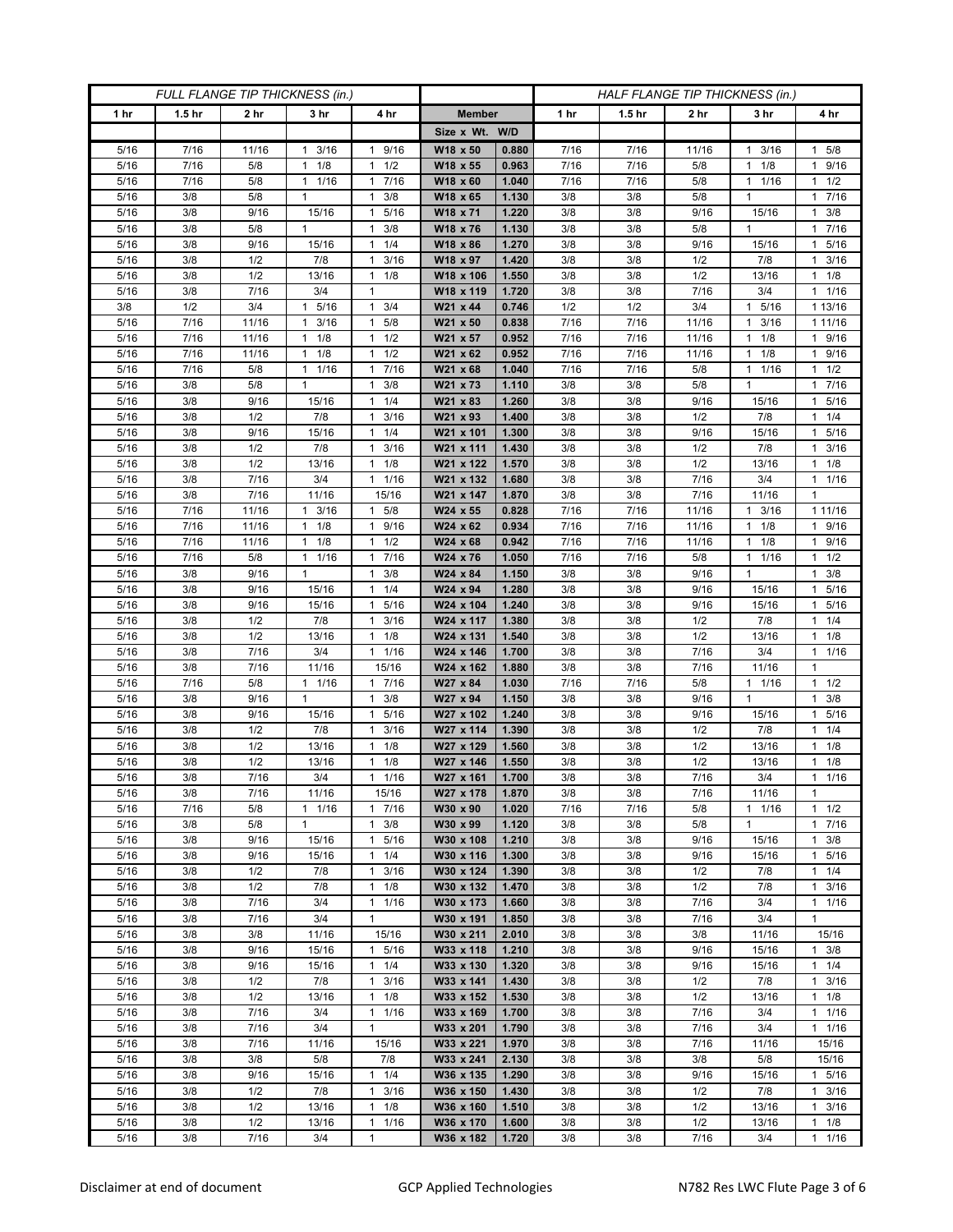| FULL FLANGE TIP THICKNESS (in.) |                   |                              |                                   |                                  |                | HALF FLANGE TIP THICKNESS (in.) |              |                   |                              |                        |                    |
|---------------------------------|-------------------|------------------------------|-----------------------------------|----------------------------------|----------------|---------------------------------|--------------|-------------------|------------------------------|------------------------|--------------------|
| 1 hr                            | 1.5 <sub>hr</sub> | 2 <sub>hr</sub>              | 3 <sub>hr</sub>                   | 4 hr                             | <b>Member</b>  |                                 | 1 hr         | 1.5 <sub>hr</sub> | 2 <sub>hr</sub>              | 3 hr                   | 4 hr               |
|                                 |                   |                              |                                   |                                  | Size x Wt. W/D |                                 |              |                   |                              |                        |                    |
| 5/16                            | 3/8               | 7/16                         | 3/4                               | 1                                | W36 x 194      | 1.810                           | 3/8          | 3/8               | 7/16                         | 3/4                    | 1                  |
| 5/16                            | 3/8               | 7/16                         | 11/16                             | 15/16                            | W36 x 210      | 1.960                           | 3/8          | 3/8               | 7/16                         | 11/16                  | 15/16              |
| 5/16                            | 3/8               | 7/16                         | 11/16                             | 15/16                            | W36 x 230      | 1.950                           | 3/8          | 3/8               | 7/16                         | 11/16                  | $\mathbf{1}$       |
| 5/16                            | 3/8               | 3/8                          | 11/16                             | 7/8                              | W36 x 245      | 2.080                           | 3/8          | 3/8               | 3/8                          | 11/16                  | 15/16              |
| 5/16                            | 3/8               | 3/8                          | 5/8                               | 13/16                            | W36 x 256      | 2.370                           | 3/8          | 3/8               | 3/8                          | 5/8                    | 13/16              |
| 5/16                            | 3/8               | 3/8                          | 5/8                               | 7/8                              | W36 x 260      | 2.180                           | 3/8          | 3/8               | 3/8                          | 5/8                    | 7/8                |
| 5/16                            | 3/8               | 3/8                          | 5/8                               | 13/16                            | W36 x 280      | 2.350                           | 3/8          | 3/8               | 3/8                          | 5/8                    | 13/16              |
| 5/16                            | 3/8               | 3/8                          | 9/16                              | 3/4                              | W36 x 300      | 2.500                           | 3/8          | 3/8               | 3/8                          | 9/16                   | 13/16              |
| 1/2                             | 11/16             | 1/16<br>1                    | 3/4<br>1                          | 2 7/16                           | Other          | 0.370                           | 11/16        | 11/16             | 1/16<br>$\mathbf{1}$         | 3/4<br>1               | $2 \frac{1}{2}$    |
| 1/2                             | 11/16             | $\mathbf{1}$                 | 3/4<br>$\mathbf{1}$               | $2 \frac{3}{8}$                  | Other          | 0.380                           | 11/16        | 11/16             | $\mathbf{1}$                 | 3/4<br>1               | $2 \frac{1}{2}$    |
| 1/2<br>1/2                      | 11/16<br>5/8      | $\mathbf{1}$<br>$\mathbf{1}$ | 3/4<br>1                          | 3/8<br>2<br>5/16<br>2            | Other          | 0.390<br>0.400                  | 11/16        | 11/16             | $\mathbf{1}$<br>$\mathbf{1}$ | 3/4<br>1<br>1 11/16    | 2 7/16<br>2 7/16   |
| 1/2                             | 5/8               | 1                            | 1 11/16<br>1 11/16                | 5/16<br>2                        | Other<br>Other | 0.410                           | 5/8<br>5/8   | 5/8<br>5/8        | $\mathbf{1}$                 | 1 1 1 / 16             | $2 \frac{3}{8}$    |
| 7/16                            | 5/8               | $\mathbf{1}$                 | 1 11/16                           | 5/16<br>2                        | Other          | 0.420                           | 5/8          | 5/8               | $\mathbf{1}$                 | 1 1 1 / 1 6            | $2 \frac{3}{8}$    |
| 7/16                            | 5/8               | $\mathbf{1}$                 | 1 11/16                           | 1/4<br>2                         | Other          | 0.430                           | 5/8          | 5/8               | $\mathbf{1}$                 | 1 11/16                | $2 \frac{3}{8}$    |
| $\frac{1}{7}{16}$               | 5/8               | 1                            | 5/8<br>$\mathbf{1}$               | $\overline{2}$<br>1/4            | Other          | 0.440                           | 5/8          | 5/8               | $\mathbf{1}$                 | 5/8<br>1               | 2 5/16             |
| 7/16                            | 5/8               | 15/16                        | 5/8<br>$\mathbf{1}$               | $\overline{2}$<br>1/4            | Other          | 0.450                           | 5/8          | 5/8               | 15/16                        | 5/8<br>1               | 2 5/16             |
| 7/16                            | 5/8               | 15/16                        | $1 \t5/8$                         | $2 \frac{3}{16}$                 | Other          | 0.460                           | 5/8          | 5/8               | 15/16                        | 5/8<br>$\mathbf{1}$    | 2 5/16             |
| 7/16                            | 5/8               | 15/16                        | 5/8<br>1                          | $2 \frac{3}{16}$                 | Other          | 0.470                           | 5/8          | 5/8               | 15/16                        | 5/8<br>1               | $2 \t1/4$          |
| 7/16                            | 5/8               | 15/16                        | 9/16<br>1                         | 3/16<br>2                        | Other          | 0.480                           | 5/8          | 5/8               | 15/16                        | 9/16<br>1              | $2 \t1/4$          |
| 7/16                            | 5/8               | 15/16                        | 1 9/16                            | $2 \t1/8$                        | Other          | 0.490                           | 5/8          | 5/8               | 15/16                        | 9/16<br>1              | $2 \t1/4$          |
| 7/16                            | 5/8               | 15/16                        | 1 9/16                            | $2 \t1/8$                        | Other          | 0.500                           | 5/8          | 5/8               | 15/16                        | 1 9/16                 | 2 3/16             |
| 7/16                            | 9/16              | 15/16                        | 9/16<br>1                         | 2<br>1/8                         | Other          | 0.510                           | 9/16         | 9/16              | 15/16                        | 9/16                   | $2 \frac{3}{16}$   |
| 7/16                            | 9/16              | 7/8                          | 9/16<br>$\mathbf{1}$              | $2 \t1/16$                       | Other          | 0.520                           | 9/16         | 9/16              | 7/8                          | 9/16<br>1              | $2 \frac{3}{16}$   |
| 7/16                            | 9/16              | 7/8                          | $1 \t1/2$                         | 1/16<br>2                        | Other          | 0.530                           | 9/16         | 9/16              | 7/8                          | $1 \t1/2$              | $2 \t1/8$          |
| 7/16                            | 9/16              | 7/8                          | 1/2<br>1                          | 1/16<br>2                        | Other          | 0.540                           | 9/16         | 9/16              | 7/8                          | 1/2                    | $2 \t1/8$          |
| 7/16                            | 9/16              | 7/8                          | 1/2<br>$\mathbf{1}$               | 1/16<br>$\overline{2}$           | <b>Other</b>   | 0.550                           | 9/16         | 9/16              | 7/8                          | 1/2<br>1               | $2 \t1/8$          |
| 7/16                            | 9/16              | 7/8                          | $1 \t1/2$                         | $\overline{2}$                   | Other          | 0.560                           | 9/16         | 9/16              | 7/8                          | $1 \t1/2$              | $2 \t1/8$          |
| 7/16                            | 9/16              | 7/8                          | 1/2<br>1                          | 2                                | Other          | 0.570                           | 9/16         | 9/16              | 7/8                          | 1/2<br>1               | 2 1/16             |
| 7/16<br>3/8                     | 9/16<br>9/16      | 7/8<br>7/8                   | 7/16<br>1<br>1 7/16               | $\overline{2}$<br>$\overline{2}$ | Other<br>Other | 0.580<br>0.590                  | 9/16<br>9/16 | 9/16<br>9/16      | 7/8<br>7/8                   | 7/16<br>1<br>1 7/16    | 2 1/16<br>2 1/16   |
| 3/8                             | 9/16              | 7/8                          | 7/16<br>1                         | 1 15/16                          | Other          | 0.600                           | 9/16         | 9/16              | 7/8                          | 7/16<br>1              | 2                  |
| 3/8                             | 9/16              | 13/16                        | 7/16<br>1                         | 1 15/16                          | Other          | 0.610                           | 9/16         | 9/16              | 13/16                        | 7/16<br>1              | $\boldsymbol{2}$   |
| 3/8                             | 9/16              | 13/16                        | 7/16<br>$\mathbf{1}$              | 1 15/16                          | Other          | 0.620                           | 9/16         | 9/16              | 13/16                        | 7/16                   | $\boldsymbol{2}$   |
| 3/8                             | 9/16              | 13/16                        | 3/8<br>1                          | 7/8<br>$\mathbf{1}$              | Other          | 0.630                           | 9/16         | 9/16              | 13/16                        | 3/8<br>1               | $\overline{2}$     |
| 3/8                             | 9/16              | 13/16                        | 3/8<br>$\mathbf{1}$               | 7/8<br>1                         | Other          | 0.640                           | 9/16         | 9/16              | 13/16                        | 3/8<br>1               | 1 15/16            |
| 3/8                             | 1/2               | 13/16                        | 3/8<br>1                          | 7/8<br>1                         | Other          | 0.650                           | 1/2          | 1/2               | 13/16                        | 3/8                    | 1 15/16            |
| 3/8                             | 1/2               | 13/16                        | 3/8<br>1                          | 7/8<br>$\mathbf{1}$              | Other          | 0.660                           | 1/2          | 1/2               | 13/16                        | 3/8<br>1               | 1 15/16            |
| 3/8                             | 1/2               | 13/16                        | 3/8<br>$\mathbf{1}$               | 7/8<br>1                         | Other          | 0.670                           | 1/2          | 1/2               | 13/16                        | 3/8<br>1               | 1 15/16            |
| 3/8                             | 1/2               | 13/16                        | 3/8<br>1                          | 1 13/16                          | Other          | 0.680                           | 1/2          | 1/2               | 13/16                        | 3/8                    | 17/8               |
| 3/8                             | 1/2               | 13/16                        | 5/16<br>$\mathbf{1}$              | 1 13/16                          | Other          | 0.690                           | 1/2          | 1/2               | 13/16                        | 5/16<br>$\mathbf{1}$   | 17/8               |
| 3/8                             | 1/2               | 13/16                        | 1 5/16                            | 1 13/16                          | Other          | 0.700                           | 1/2          | 1/2               | 13/16                        | 5/16<br>$\mathbf{1}$   | $1 \t7/8$          |
| 3/8                             | 1/2               | 3/4                          | $\mathbf{1}$<br>5/16              | 1 13/16                          | Other          | 0.710                           | 1/2          | 1/2               | 3/4                          | 5/16<br>$\mathbf{1}$   | 17/8               |
| 3/8                             | 1/2               | 3/4                          | 5/16<br>1                         | 3/4<br>$\mathbf{1}$              | Other          | 0.720                           | 1/2          | 1/2               | 3/4                          | 5/16<br>1              | 17/8               |
| 3/8                             | 1/2               | 3/4                          | 5/16<br>1                         | 3/4<br>$\mathbf{1}$              | Other          | 0.730                           | 1/2          | 1/2               | 3/4                          | 5/16                   | 1 13/16            |
| 3/8<br>3/8                      | 1/2<br>1/2        | 3/4<br>3/4                   | $\mathbf{1}$<br>5/16<br>$1 \t1/4$ | 3/4<br>$\mathbf{1}$<br>3/4       | Other<br>Other | 0.740<br>0.750                  | 1/2<br>1/2   | 1/2<br>1/2        | 3/4<br>3/4                   | 5/16<br>1<br>$1 \t1/4$ | 1 13/16<br>1 13/16 |
| 3/8                             | 1/2               | 3/4                          | 1/4<br>1                          | 1<br>3/4<br>$\mathbf{1}$         | Other          | 0.760                           | 1/2          | 1/2               | 3/4                          | 1/4                    | 1 13/16            |
| 3/8                             | 1/2               | 3/4                          | $1 \t1/4$                         | 1 11/16                          | Other          | 0.770                           | 1/2          | 1/2               | 3/4                          | 1/4<br>$\mathbf{1}$    | $1 \t3/4$          |
| 3/8                             | 1/2               | 3/4                          | $1 \t1/4$                         | 1 11/16                          | Other          | 0.780                           | 1/2          | 1/2               | 3/4                          | $1 \t1/4$              | $1 \t3/4$          |
| 3/8                             | 1/2               | 3/4                          | 1/4<br>$\mathbf{1}$               | 1 11/16                          | Other          | 0.790                           | 1/2          | 1/2               | 3/4                          | 1/4<br>1               | $1 \t3/4$          |
| 3/8                             | 1/2               | 3/4                          | $1 \t1/4$                         | 1 11/16                          | Other          | 0.800                           | 1/2          | 1/2               | 3/4                          | 1/4<br>$\mathbf{1}$    | $1 \t3/4$          |
| 3/8                             | 1/2               | 3/4                          | $1 \t1/4$                         | 1 11/16                          | Other          | 0.810                           | 1/2          | 1/2               | 3/4                          | $1 \t1/4$              | $1 \t3/4$          |
| 5/16                            | 7/16              | 11/16                        | 3/16<br>$\mathbf{1}$              | 5/8<br>1                         | Other          | 0.820                           | 7/16         | 7/16              | 11/16                        | 3/16<br>1              | 1 1 1 / 16         |
| 5/16                            | 7/16              | 11/16                        | 3/16<br>$\mathbf{1}$              | 5/8<br>$\mathbf{1}$              | Other          | 0.830                           | 7/16         | 7/16              | 11/16                        | 3/16<br>1              | 1 1 1 / 16         |
| 5/16                            | 7/16              | 11/16                        | $\mathbf{1}$<br>3/16              | 5/8<br>$\mathbf{1}$              | Other          | 0.840                           | 7/16         | 7/16              | 11/16                        | 3/16<br>$\mathbf{1}$   | 1 1 1 / 16         |
| 5/16                            | 7/16              | 11/16                        | $1 \t3/16$                        | 5/8<br>1                         | Other          | 0.850                           | 7/16         | 7/16              | 11/16                        | 3/16<br>$\mathbf{1}$   | 1 1 1 / 1 6        |
| 5/16                            | 7/16              | 11/16                        | 3/16<br>1                         | 5/8<br>1                         | Other          | 0.860                           | 7/16         | 7/16              | 11/16                        | 3/16<br>1              | 1 1 1/16           |
| 5/16                            | 7/16              | 11/16                        | 3/16<br>$\mathbf{1}$              | 5/8<br>$\mathbf{1}$              | Other          | 0.870                           | 7/16         | 7/16              | 11/16                        | 3/16<br>1              | 1 11/16            |
| 5/16                            | 7/16              | 11/16                        | 3/16<br>1                         | 9/16<br>$\mathbf{1}$             | Other          | 0.880                           | 7/16         | 7/16              | 11/16                        | 3/16<br>1              | 1 5/8              |
| 5/16                            | 7/16              | 11/16                        | 3/16<br>$\mathbf{1}$              | 9/16<br>$\mathbf{1}$             | Other          | 0.890                           | 7/16         | 7/16              | 11/16                        | 3/16<br>1              | 1 5/8              |
| 5/16                            | 7/16              | 11/16                        | $\mathbf{1}$<br>1/8               | 9/16<br>$\mathbf{1}$             | Other          | 0.900                           | 7/16         | 7/16              | 11/16                        | 1/8<br>1               | $1 \t5/8$          |
| 5/16                            | 7/16              | 11/16                        | 1/8<br>$\mathbf{1}$               | 9/16<br>1                        | Other          | 0.910                           | 7/16         | 7/16              | 11/16                        | 1/8<br>1               | $1 \t5/8$          |
| 5/16                            | 7/16              | 11/16                        | 1/8<br>$\mathbf{1}$               | 9/16<br>$\mathbf{1}$             | Other          | 0.920                           | 7/16         | 7/16              | 11/16                        | $\mathbf{1}$<br>1/8    | 1 5/8              |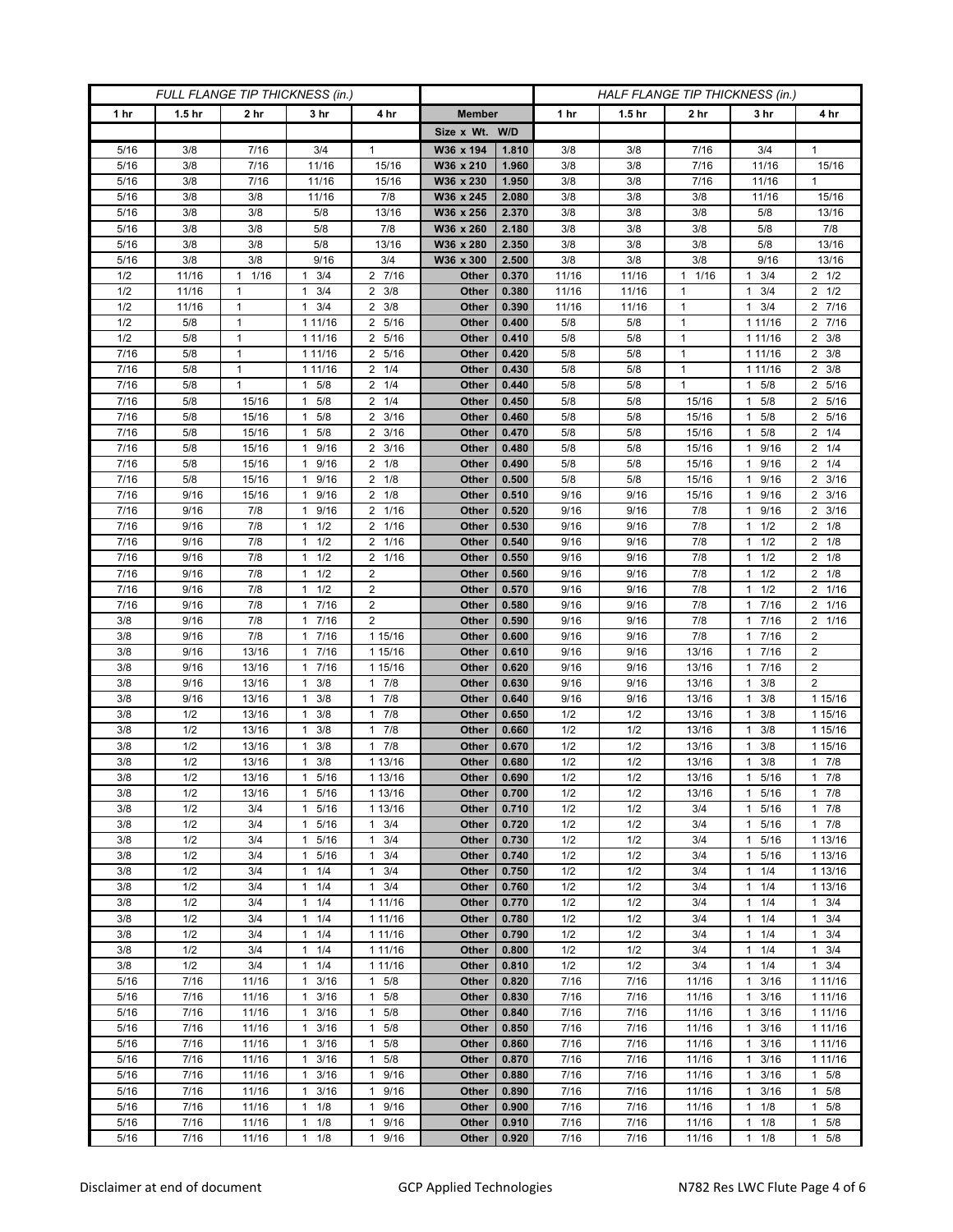| FULL FLANGE TIP THICKNESS (in.) |                   |                 |                              |                                     | HALF FLANGE TIP THICKNESS (in.) |                |            |                   |                 |                   |                        |
|---------------------------------|-------------------|-----------------|------------------------------|-------------------------------------|---------------------------------|----------------|------------|-------------------|-----------------|-------------------|------------------------|
| 1 hr                            | 1.5 <sub>hr</sub> | 2 <sub>hr</sub> | 3 <sub>hr</sub>              | 4 hr                                | <b>Member</b>                   |                | 1 hr       | 1.5 <sub>hr</sub> | 2 <sub>hr</sub> | 3 hr              | 4 hr                   |
|                                 |                   |                 |                              |                                     | Size x Wt. W/D                  |                |            |                   |                 |                   |                        |
| 5/16                            | 7/16              | 11/16           | 1/8<br>1                     | 9/16<br>1                           | Other                           | 0.930          | 7/16       | 7/16              | 11/16           | 1/8<br>1          | 1 5/8                  |
| 5/16                            | 7/16              | 11/16           | 1/8<br>$\mathbf{1}$          | 1/2<br>$\mathbf{1}$                 | Other                           | 0.940          | 7/16       | 7/16              | 11/16           | 1/8<br>1          | 1 9/16                 |
| 5/16                            | 7/16              | 11/16           | $1 \t1/8$                    | 1/2<br>$\mathbf{1}$                 | Other                           | 0.950          | 7/16       | 7/16              | 11/16           | 1/8<br>1          | 1 9/16                 |
| 5/16                            | 7/16              | 11/16           | 1/8<br>1                     | 1/2<br>$\mathbf{1}$                 | Other                           | 0.960          | 7/16       | 7/16              | 11/16           | 1/8<br>1          | 9/16<br>1              |
| 5/16                            | 7/16              | 5/8             | 1/8<br>1                     | 1/2<br>$\mathbf{1}$                 | Other                           | 0.970          | 7/16       | 7/16              | 5/8             | 1/8<br>1          | 9/16<br>$\mathbf{1}$   |
| 5/16                            | 7/16              | 5/8             | 1/8<br>$\mathbf{1}$          | 1/2<br>$\mathbf{1}$                 | Other                           | 0.980          | 7/16       | 7/16              | 5/8             | 1/8<br>1          | 9/16<br>$\mathbf{1}$   |
| 5/16                            | 7/16              | 5/8             | 1/16<br>$\mathbf{1}$         | 1/2<br>1                            | Other                           | 0.990          | 7/16       | 7/16              | 5/8             | 1/16<br>1         | 9/16<br>1              |
| 5/16                            | 7/16              | 5/8             | 1/16<br>1                    | 1/2<br>$\mathbf{1}$                 | Other                           | 1.000          | 7/16       | 7/16              | 5/8             | 1/16<br>1         | $1 \t1/2$              |
| 5/16                            | 7/16              | 5/8             | 1/16<br>$\mathbf{1}$         | 7/16<br>$\mathbf{1}$                | Other                           | 1.010          | 7/16       | 7/16              | 5/8             | 1/16              | $1 \t1/2$              |
| 5/16                            | 7/16              | 5/8             | 1/16<br>$\mathbf{1}$         | 7/16<br>$\mathbf{1}$                | Other                           | 1.020          | 7/16       | 7/16              | 5/8             | 1/16<br>1         | 1/2<br>$\mathbf{1}$    |
| 5/16                            | 7/16              | 5/8             | 1/16<br>$\mathbf{1}$         | 7/16<br>$\mathbf{1}$                | Other                           | 1.030          | 7/16       | 7/16              | 5/8             | 1/16<br>1         | $1 \t1/2$              |
| 5/16                            | 7/16              | 5/8             | 1/16<br>1                    | 7/16<br>$\mathbf{1}$                | Other                           | 1.040          | 7/16       | 7/16              | 5/8             | 1/16              | $1 \t1/2$              |
| 5/16                            | 7/16              | 5/8             | 1/16<br>$\mathbf{1}$         | 7/16<br>1                           | Other                           | 1.050          | 7/16       | 7/16              | 5/8             | 1/16<br>1         | 1/2<br>$\mathbf{1}$    |
| 5/16                            | 3/8               | 5/8             | 1/16<br>$\mathbf{1}$         | 7/16<br>$\mathbf{1}$                | Other                           | 1.060          | 3/8        | 3/8               | 5/8             | 1/16<br>1         | $1 \t1/2$              |
| 5/16                            | 3/8               | 5/8             | 1/16<br>1                    | 7/16<br>$\mathbf{1}$                | Other                           | 1.070          | 3/8        | 3/8               | 5/8             | 1/16              | 7/16<br>$\mathbf{1}$   |
| 5/16                            | 3/8               | 5/8             | 1/16<br>1                    | 3/8<br>$\mathbf{1}$                 | Other                           | 1.080          | 3/8        | 3/8               | 5/8             | 1/16<br>1         | 7/16<br>$\mathbf{1}$   |
| 5/16                            | 3/8               | 5/8             | $\mathbf{1}$<br>$\mathbf{1}$ | 3/8<br>$\mathbf{1}$                 | Other                           | 1.090          | 3/8        | 3/8               | 5/8             | $\mathbf{1}$      | 1 7/16                 |
| 5/16                            | 3/8               | 5/8             | 1                            | 3/8<br>1                            | Other                           | 1.100          | 3/8        | 3/8               | 5/8             | 1                 | 17/16<br>17/16         |
| 5/16<br>5/16                    | 3/8<br>3/8        | 5/8<br>5/8      | $\mathbf{1}$                 | 3/8<br>1<br>3/8<br>1                | Other<br>Other                  | 1.110<br>1.120 | 3/8<br>3/8 | 3/8<br>3/8        | 5/8<br>5/8      | 1<br>$\mathbf{1}$ | 7/16<br>$\mathbf{1}$   |
| 5/16                            | 3/8               | 5/8             | $\mathbf{1}$                 | 3/8<br>$\mathbf{1}$                 | Other                           | 1.130          | 3/8        | 3/8               | 5/8             | $\mathbf{1}$      | 17/16                  |
| 5/16                            | 3/8               | 9/16            | $\mathbf{1}$                 | 3/8<br>1                            | Other                           | 1.140          | 3/8        | 3/8               | 9/16            | 1                 | 17/16                  |
| 5/16                            | 3/8               | 9/16            | $\mathbf{1}$                 | 3/8<br>1                            | Other                           | 1.150          | 3/8        | 3/8               | 9/16            | 1                 | 3/8<br>1               |
| 5/16                            | 3/8               | 9/16            | $\mathbf{1}$                 | 5/16<br>$\mathbf{1}$                | Other                           | 1.160          | 3/8        | 3/8               | 9/16            | $\mathbf{1}$      | $1 \t3/8$              |
| 5/16                            | 3/8               | 9/16            | 1                            | 5/16<br>1                           | Other                           | 1.170          | 3/8        | 3/8               | 9/16            | 1                 | $1 \t3/8$              |
| 5/16                            | 3/8               | 9/16            | $\mathbf{1}$                 | 5/16<br>1                           | Other                           | 1.180          | 3/8        | 3/8               | 9/16            | 1                 | 3/8<br>1               |
| 5/16                            | 3/8               | 9/16            | $\mathbf{1}$                 | 5/16<br>$\mathbf{1}$                | Other                           | 1.190          | 3/8        | 3/8               | 9/16            | $\mathbf{1}$      | $1 \t3/8$              |
| 5/16                            | 3/8               | 9/16            | 15/16                        | 5/16<br>$\mathbf{1}$                | Other                           | 1.200          | 3/8        | 3/8               | 9/16            | 15/16             | $1 \t3/8$              |
| 5/16                            | 3/8               | 9/16            | 15/16                        | 5/16<br>$\mathbf{1}$                | Other                           | 1.210          | 3/8        | 3/8               | 9/16            | 15/16             | 3/8<br>1               |
| 5/16                            | 3/8               | 9/16            | 15/16                        | 5/16<br>$\mathbf{1}$                | Other                           | 1.220          | 3/8        | 3/8               | 9/16            | 15/16             | $1 \t3/8$              |
| 5/16                            | 3/8               | 9/16            | 15/16                        | 5/16<br>$\mathbf{1}$                | Other                           | 1.230          | 3/8        | 3/8               | 9/16            | 15/16             | 1 5/16                 |
| 5/16                            | 3/8               | 9/16            | 15/16                        | 5/16<br>$\mathbf{1}$                | Other                           | 1.240          | 3/8        | 3/8               | 9/16            | 15/16             | 1 5/16                 |
| 5/16                            | 3/8               | 9/16            | 15/16                        | 1/4<br>$\mathbf{1}$                 | Other                           | 1.250          | 3/8        | 3/8               | 9/16            | 15/16             | 5/16<br>1              |
| 5/16                            | 3/8               | 9/16            | 15/16                        | 1/4<br>$\mathbf{1}$                 | Other                           | 1.260          | 3/8        | 3/8               | 9/16            | 15/16             | 5/16<br>1              |
| 5/16                            | 3/8               | 9/16            | 15/16                        | 1/4<br>$\mathbf{1}$                 | Other                           | 1.270          | 3/8        | 3/8               | 9/16            | 15/16             | 5/16<br>1              |
| 5/16                            | 3/8               | 9/16            | 15/16                        | 1/4<br>$\mathbf{1}$                 | Other                           | 1.280          | 3/8        | 3/8               | 9/16            | 15/16             | 5/16<br>1              |
| 5/16                            | 3/8               | 9/16            | 15/16                        | $\mathbf{1}$<br>1/4                 | Other                           | 1.290          | 3/8        | 3/8               | 9/16            | 15/16             | 5/16<br>1              |
| 5/16                            | 3/8               | 9/16            | 15/16                        | 1/4<br>$\mathbf{1}$                 | Other                           | 1.300          | 3/8        | 3/8               | 9/16            | 15/16             | 5/16<br>1              |
| 5/16                            | 3/8               | 9/16            | 15/16                        | 1/4<br>$\mathbf{1}$                 | Other                           | 1.310          | 3/8        | 3/8               | 9/16            | 15/16             | 1 5/16                 |
| 5/16                            | 3/8               | 9/16            | 15/16                        | 1/4<br>$\mathbf{1}$<br>$\mathbf{1}$ | Other                           | 1.320          | 3/8        | 3/8               | 9/16            | 15/16             | $1 \t1/4$              |
| 5/16<br>5/16                    | 3/8<br>3/8        | 9/16<br>9/16    | $7/8$<br>7/8                 | 1/4<br>1/4<br>$\mathbf{1}$          | Other<br>Other                  | 1.330<br>1.340 | 3/8<br>3/8 | 3/8<br>3/8        | 9/16<br>9/16    | 7/8<br>7/8        | $1 \t1/4$<br>$1 \t1/4$ |
| 5/16                            | 3/8               | 9/16            | 7/8                          | 3/16<br>$\mathbf{1}$                | Other                           | 1.350          | 3/8        | 3/8               | 9/16            | 7/8               | 11/4                   |
| 5/16                            | 3/8               | 1/2             | 7/8                          | 3/16<br>1                           | Other                           | 1.360          | 3/8        | 3/8               | 1/2             | 7/8               | $1 \t1/4$              |
| 5/16                            | 3/8               | 1/2             | 7/8                          | 3/16<br>1                           | Other                           | 1.370          | 3/8        | 3/8               | 1/2             | 7/8               | 11/4                   |
| 5/16                            | 3/8               | 1/2             | 7/8                          | 3/16<br>$\mathbf{1}$                | Other                           | 1.380          | 3/8        | 3/8               | 1/2             | 7/8               | $1 \t1/4$              |
| 5/16                            | 3/8               | 1/2             | 7/8                          | 3/16<br>1                           | Other                           | 1.390          | 3/8        | 3/8               | 1/2             | 7/8               | $1 \t1/4$              |
| 5/16                            | 3/8               | 1/2             | 7/8                          | 3/16<br>1                           | Other                           | 1.400          | 3/8        | 3/8               | 1/2             | 7/8               | $1 \t1/4$              |
| 5/16                            | 3/8               | 1/2             | 7/8                          | 3/16<br>$\mathbf{1}$                | Other                           | 1.410          | 3/8        | 3/8               | 1/2             | 7/8               | $1 \t1/4$              |
| 5/16                            | 3/8               | 1/2             | 7/8                          | 3/16<br>1                           | Other                           | 1.420          | 3/8        | 3/8               | 1/2             | 7/8               | $1 \t3/16$             |
| 5/16                            | 3/8               | 1/2             | 7/8                          | 3/16<br>$\mathbf{1}$                | Other                           | 1.430          | 3/8        | 3/8               | 1/2             | 7/8               | 3/16<br>$\mathbf{1}$   |
| 5/16                            | 3/8               | 1/2             | 7/8                          | 3/16<br>$\mathbf{1}$                | Other                           | 1.440          | 3/8        | 3/8               | 1/2             | 7/8               | $1 \t3/16$             |
| 5/16                            | 3/8               | 1/2             | 7/8                          | 1/8<br>$\mathbf{1}$                 | Other                           | 1.450          | 3/8        | 3/8               | 1/2             | 7/8               | $1 \t3/16$             |
| 5/16                            | 3/8               | 1/2             | 7/8                          | 1/8<br>$\mathbf{1}$                 | Other                           | 1.460          | 3/8        | 3/8               | 1/2             | 7/8               | $1 \t3/16$             |
| 5/16                            | 3/8               | 1/2             | 7/8                          | 1/8<br>$\mathbf{1}$                 | Other                           | 1.470          | 3/8        | 3/8               | 1/2             | 7/8               | $1 \t3/16$             |
| 5/16                            | 3/8               | 1/2             | 13/16                        | 1/8<br>$\mathbf{1}$                 | Other                           | 1.480          | 3/8        | 3/8               | 1/2             | 13/16             | 3/16<br>$\mathbf{1}$   |
| 5/16                            | 3/8               | 1/2             | 13/16                        | 1/8<br>1                            | Other                           | 1.490          | 3/8        | 3/8               | 1/2             | 13/16             | $1 \t3/16$             |
| 5/16                            | 3/8               | 1/2             | 13/16                        | 1/8<br>1                            | Other                           | 1.500          | 3/8        | 3/8               | 1/2             | 13/16             | $1 \t3/16$             |
| 5/16                            | 3/8               | 1/2             | 13/16                        | 1/8<br>$\mathbf{1}$                 | Other                           | 1.510          | 3/8        | 3/8               | 1/2             | 13/16             | $1 \t3/16$             |
| 5/16                            | 3/8               | 1/2             | 13/16                        | 1/8<br>1                            | Other                           | 1.520          | 3/8        | 3/8               | 1/2             | 13/16             | $1 \t3/16$             |
| 5/16                            | 3/8               | 1/2             | 13/16                        | 1/8<br>$\mathbf{1}$                 | Other                           | 1.530          | 3/8        | 3/8               | 1/2             | 13/16             | $1 \t1/8$              |
| 5/16                            | 3/8               | 1/2             | 13/16                        | 1<br>1/8                            | Other                           | 1.540          | 3/8        | 3/8               | 1/2             | 13/16             | $1 \t1/8$              |
| 5/16                            | 3/8               | 1/2             | 13/16                        | 1/8<br>1                            | Other                           | 1.550          | 3/8        | 3/8               | 1/2             | 13/16             | $1 \t1/8$              |
| $5/16$                          | 3/8               | 1/2             | 13/16                        | 1/8<br>$\mathbf{1}$                 | Other                           | 1.560          | 3/8        | 3/8               | 1/2             | 13/16             | $1 \t1/8$              |